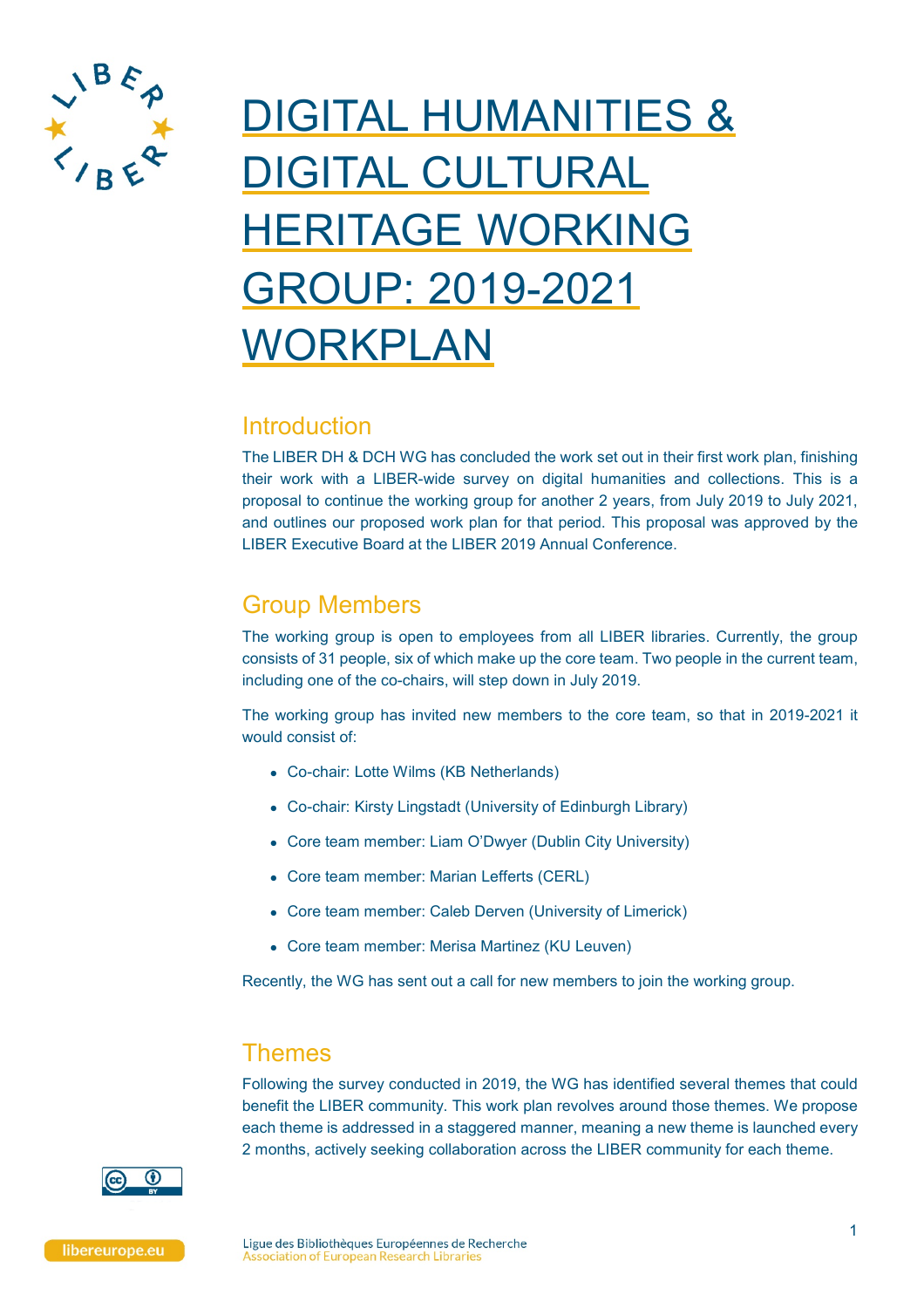

- 1. Digital collections
- 2. Impact
- 3. Prov(id)ing expertise
- 4. Building relationships

#### 1. Digital Collections (captained by Marian Lefferts & Lotte Wilms)

The theme Digital Collections is focused around the creation and practical technical accessibility of digital collections as data. The working group will examine how collections are offered to DH researchers, which barriers they encounter and how libraries can successfully offer their collections across their user base. Special focus will be given to access across borders, unwanted bias in digital collections and facilitating easy access through technology.

Within this theme we will seek active collaboration with CERL and the LIBER WG Copyright and Legal Matters.

#### 2. Impact (captained by Kirsty Lingstadt)

In order to secure ongoing resources and funding for digital humanities work the impact of this work needs to be demonstrated. This work strand will explore how impact of digital humanities activities, including providing access to digital collections as data, within libraries can be measured.

Within this theme we will seek active collaboration with DARIAH and Europeana.

#### 3. Prov(id)ing expertise (captained by Caleb Derven**)**

Libraries are natural partners in digital humanities research. However, how do libraries go from being data/service providers to partner? This is what we would like to dive into as a working group. We will be looking at what is needed for a library to strengthen their position as a partner and how they can make sure their voice is heard.

Within this theme we will seek active collaboration with the LIBER WG Digital Skills and the global Building Library Labs network.

#### 4. Building relationships (captained by Liam O'Dwyer)

Finally, when the scope, intended impact, collections and reach of your DH programme has been defined, libraries can set out to build the relationships that benefit them and the researcher when working with digital humanities. The working group will be looking at the various ways in which libraries raise awareness about their work and collections and also how they keep in touch with their research community.

Within this theme we will seek active collaboration with the global Building Library Labs network and DARIAH.